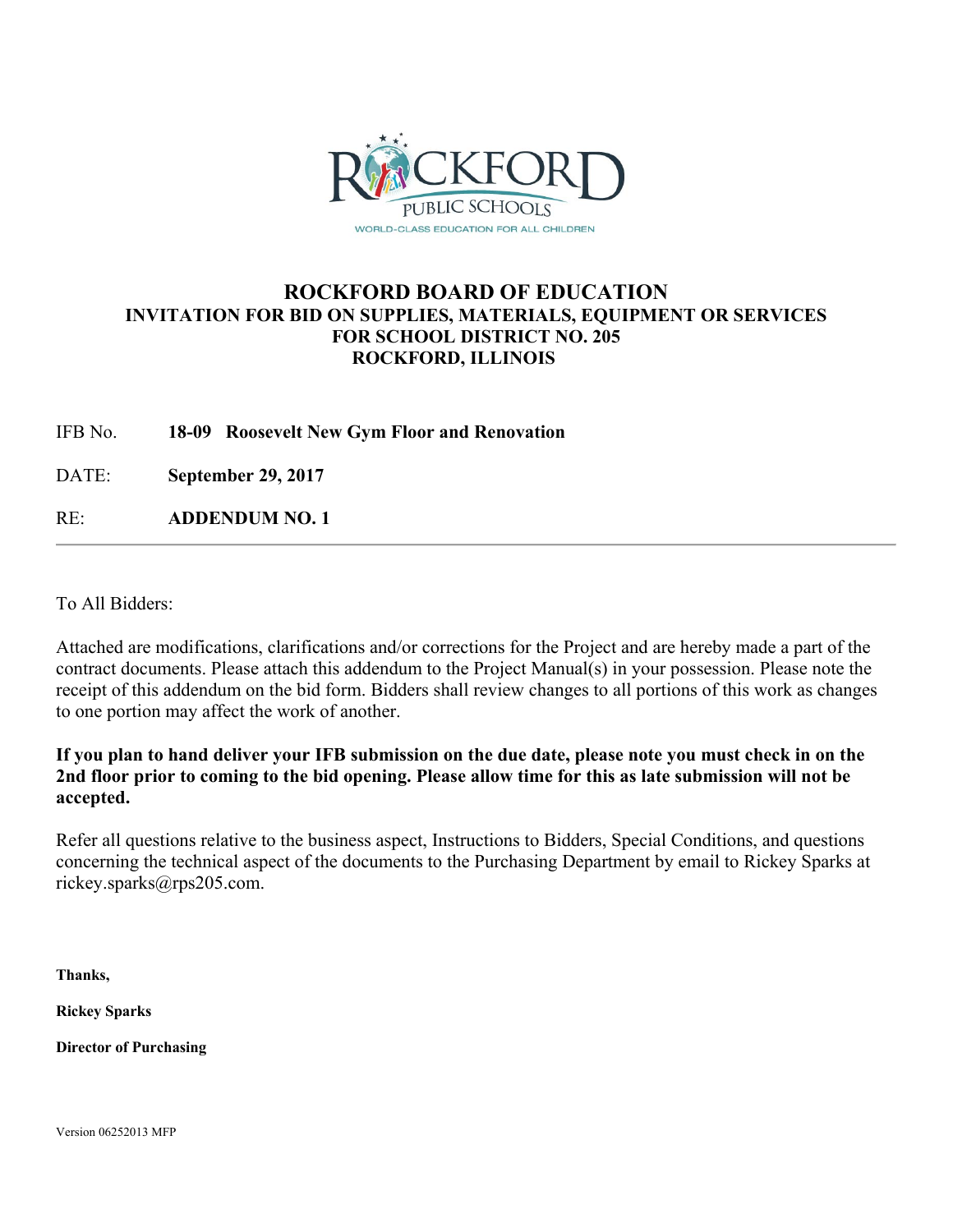

# **ADDENDUM 1**

TO: PROSPECTIVE BIDDERS

RE: ADDENDUM # 1

RPS205 PROJECT NUMBER: 1736 BFA # 1016<br>FOR: Gym Floor Replacement **Gym Floor Replacement** Roosevelt Community Education Center ADDRESS: 978 Haskel Avenue, Rockford, IL

DATE: 09-27-2017

Please attach Addendum 1 to the above Drawings, and kindly take same into consideration in preparing your proposal.

By Rob C. Belles, Belles Firm of Architecture Inc.

## **This addendum consists of (4) text pages including this sheet.**

Meeting Notes Sign-in Sheet RPS205 Informational Instructions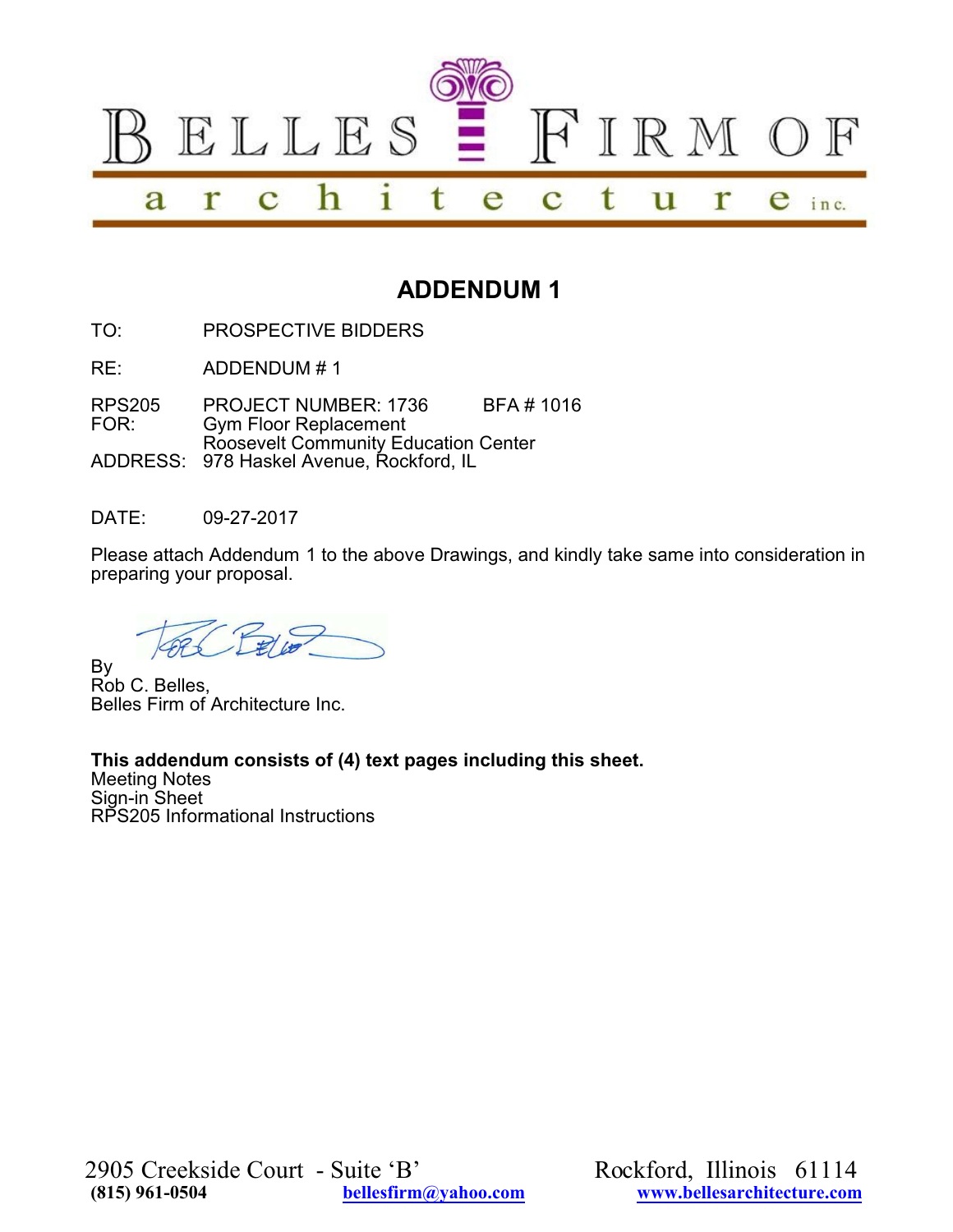RPS205 Project Number: 1736 BFA # 1016 :<br>For: Gym Floor Replacement For: Gym Floor Replacement Roosevelt Community Education Center Address: 978 Haskel Avenue, Rockford, IL

#### **PRE-BID MEETING CLARIFICATIONS AND QUESTIONS**

- 1) Existing wood sleepers may be re-attached to the existing concrete with a "TapCon" Concrete Screw Anchor thru the center of the existing sleeper.
- 2) All registers/louvers are to be covered with a polyethylene sheet fully taped on all sides to prevent dust from entering the existing air exchange system.
- 3) A dumpster can be placed on the south-west side of the gym. A temporary chute can be installed in one of the existing windows. Provide proper barricades acceptable to RPS205 to protect building occupants.
- 4) All questions concerning the project need to be directed to Purchasing (see attached sheet).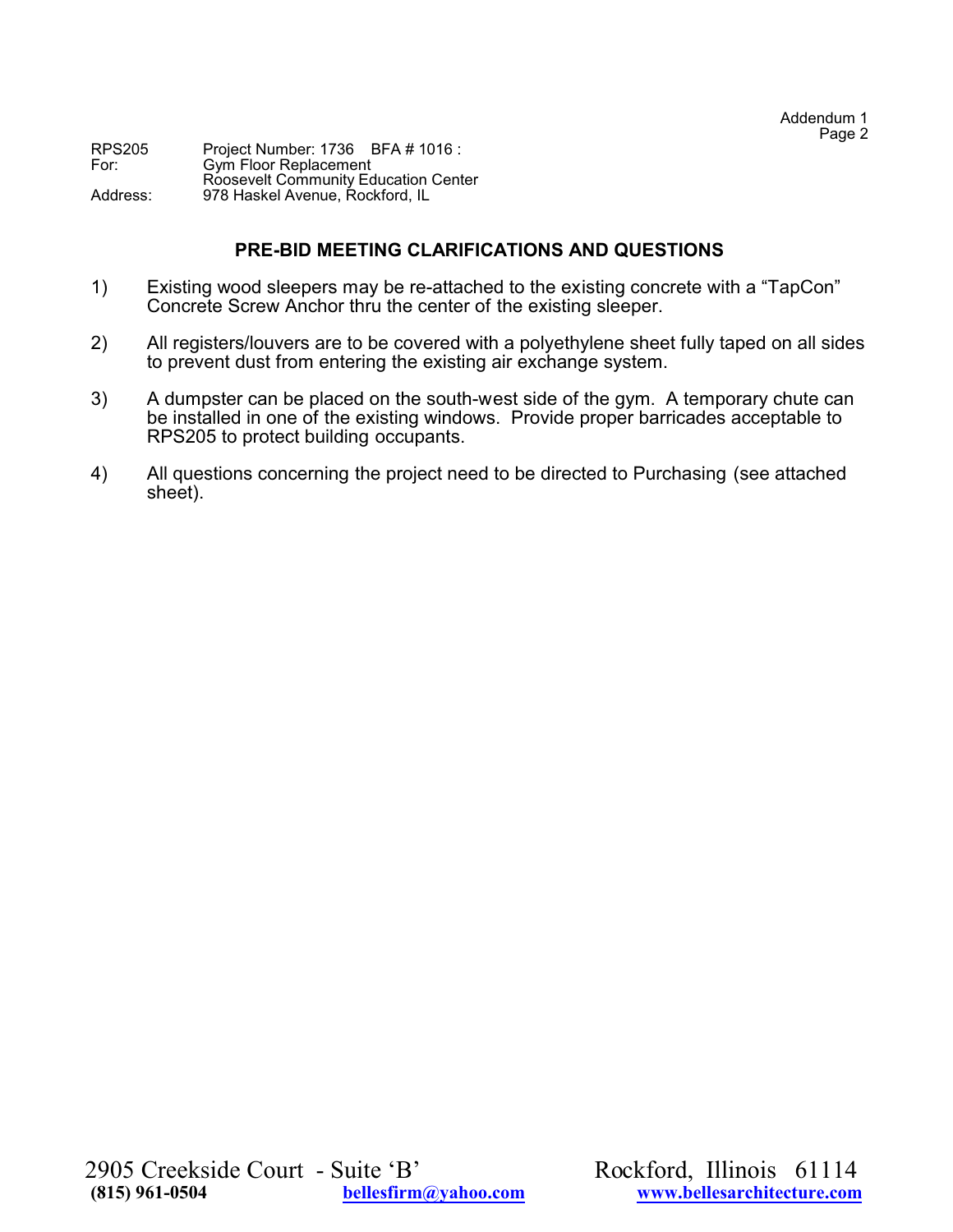## PRE-BID CONFERENCE OPENING STATEMENT

Welcome to the mandatory pre-bid conference for IFB **18-09 Roosevelt New Gym Floor and Renovation** Project for the Rockford Public Schools.

The purpose of this meeting is to receive input, comments, questions, clarifications and suggested changes relative to this solicitation. As a reminder, the only acceptable changes to the Bid/RFP are formal Addendums published by the RPS Purchasing department. Additionally, the Addendum may address other issues identified by the School District.

The goal of today's meeting is to increase your knowledge of the solicitation as it is written and provide an information mechanisim in which you may advise the School District of any changes it should make. Consequently, any changes you wish the Rockford Public Schools to consider must be submitted in writing to the Purchasing department before the deadline as expressed in the solicitation.

We will try to answer as many of the questions as possible. If we cannot answer a question today, we will defer that answer to the published Addendum. Additionally, minutes from this pre-bid conference will be published in the Addendum.

- Bid Opening is scheduled for Tuesday,October 10, 2017 at 10:00 am Rockford Board of Education, 3rd floor Conference Room#2. Late bids will not be accepted. Faxed or emailed bids will not be accepted.
- $\triangleright$  Board Approval Tuesday, October 24, 2017
- $\triangleright$  Bid RFI Procedures Email Only All correspondence during the bid process MUST be sent to Rickey Sparks via email at [rickey.sparks@rps205.com.](mailto:rickey.sparks@rps205.com) Last RFI will be accepted until October 03rd at 12:30 pm. Last addendum will be issued by October 05th at 4:30 pm.
- $\triangleright$  Addendums will be emailed to all attendees at the pre-bid conference, posted on the RPS website, Demand Star and the 3 printing companies.
- > PLEASE reference the REQUIRED FORMS CHECK LIST for all documents that must be submitted with your bid offer form. All forms must be properly completed, signed and submitted or your bid will be deemed non-responsive. 5% Bid bond for the Base bid to be included.

I will turn it over to the Project Manager for summary of the project.